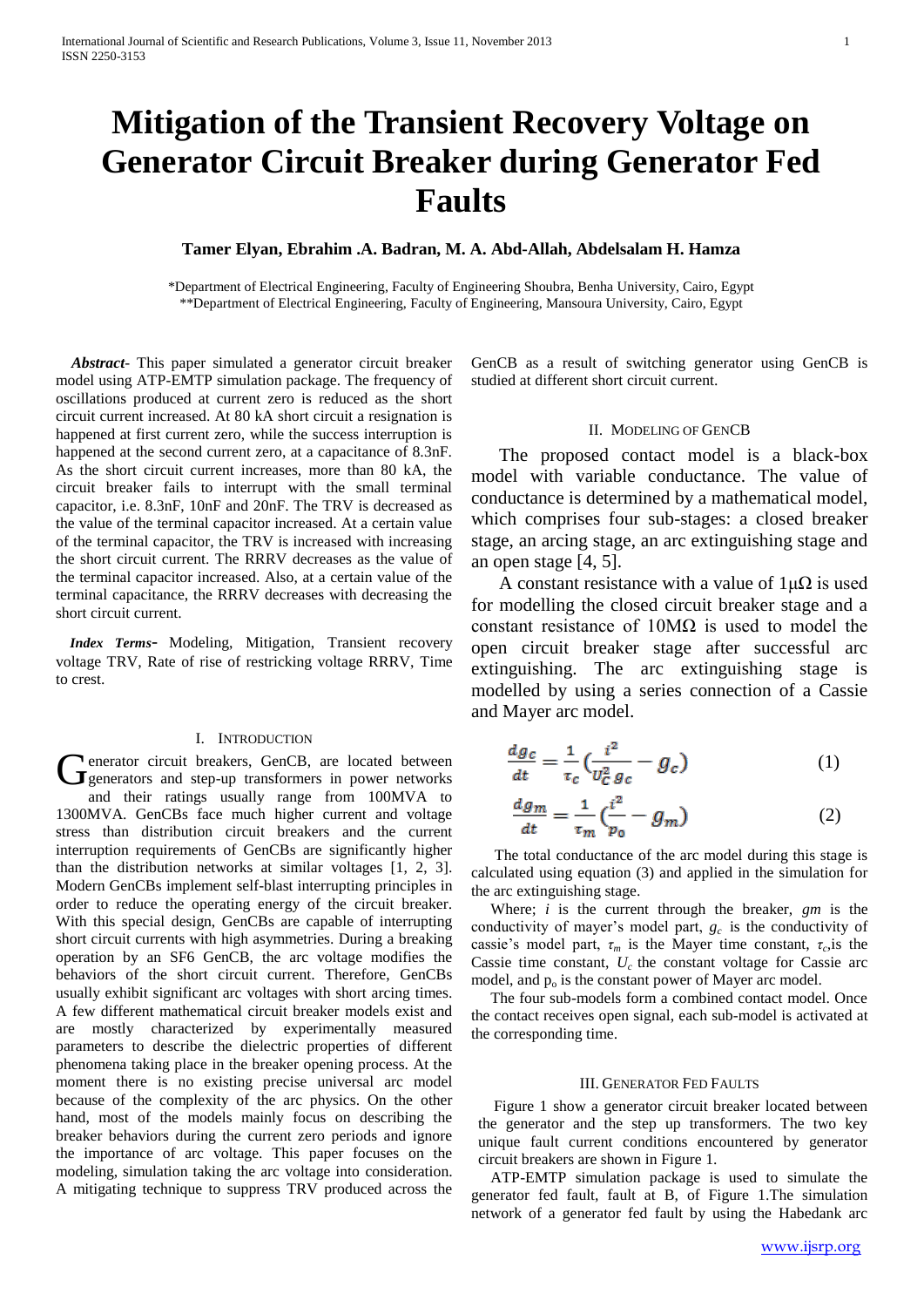model for modelling the circuit breaker is shown in Figure 2 [6]. There is usually a cable connected between the GenCB and the step up transformer, hence the demonstration circuit comprises a voltage source, a GenCB, a cable and a fault initiated at the end of the cable.



Fig.2.Demonstration circuit for generator fed fault

 The voltage across the circuit breaker at current interruption of 20kA short circuit current is shown in Fig. 3. It is noticed that at current zero, the voltage oscillates with a high frequency. After the period of high oscillation the voltage oscillates at 60 HZ, with a value of 20.4kV.

 Figure 4 shows the voltage across the circuit breaker at current interruption of 20kA short circuit current. It is noticed that at current zero the voltage oscillates with a high frequency and reached from zero to crest value of TRV of 41.801kV in time of 10.9 µs, i.e. the RRRV is 4.511 Kv/ µs. Following the decay of transient, the voltage oscillates at 60HZ with 20.4kV.



Fig.3.Transient recovery voltage of 20kA short circuit.



Fig.4.Crest value and RRRV of transient recovery voltage of 20KA short circuit current

Figure 5 and Figure 6 show the voltage across the circuit breaker at current interruption of 60kA short circuit. It is noticed that the TRV oscillates with lower oscillation than the previous case of 20kA short circuit. At current zero the voltage oscillate with high frequency and first TRV peak of oscillation reaches a value of about 40.654kV in a time of 6.6 µs. The RRRV is about 7.2467 kV/ us which is larger than that of the 40kA case. Following the decay of transient, the voltage oscillates at 60HZ with 20.4kV.





Fig.6.Crest value and RRRV of transient recovery voltage of 60KA short circuit

The voltage across the circuit breaker at current interruption of 80kA short circuit is shown in Figurers 7 and 8. It is noticed that the reignition is happened at first current zero and the interruption of short circuit current is happened at the second current zero. After that the TRV oscillates with high oscillation and the first TRV peak of oscillation reaches the value of about 40.308kV in a time of 6.4  $\mu$ s. The RRRV is about 7.4 kV/ $\mu$ s. Following the decay of transient, the voltage oscillates at 60HZ with 20.4kV.



Fig.7. transient recovery voltage of 80kA short circuit

The voltage across the circuit breaker in case of 100 KA and 130 KA short circuit currents is shown in Figure 9. It is seen that the circuit breaker fail to interrupt the two short circuit levels.

IV.MITIGATION OF THE TRV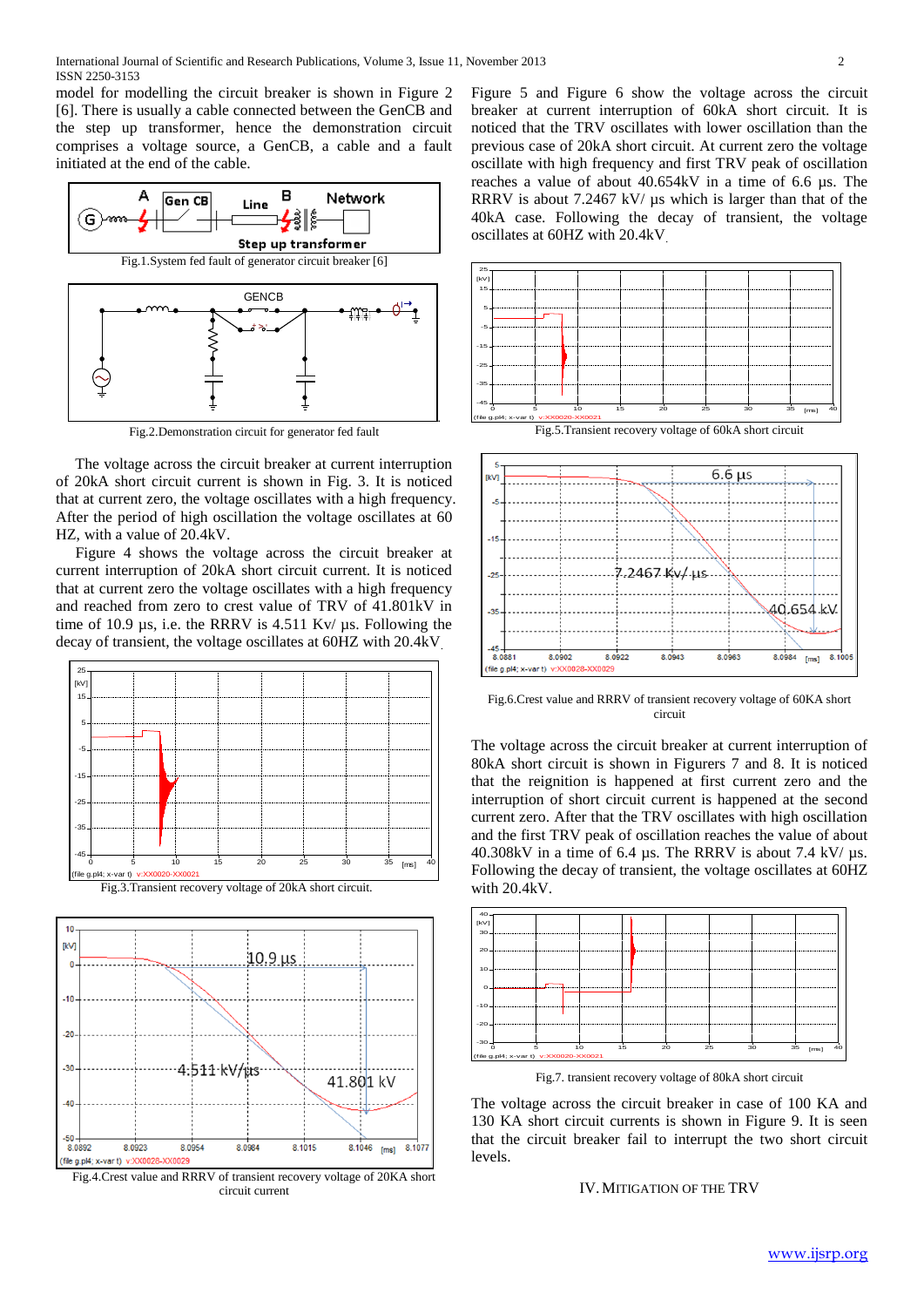A capacitor can be used at the terminal of the generator to suppress the TRV effectively. Figures.10 and Figure 11 show the voltage across circuit breaker at two different values of capacitances, 8.3nF and 30µF, respectively. It is noticed that the first waveform has a high voltage oscillation with using a capacitance of 8.3 nF. The TRV and the RRRV are about 41.801kV and 3.834 kV/µs, respectively. While with using a capacitance of 30µF, the TRV and the RRRV are about  $27.088kV$  and  $0.092$  kV/ $\mu$ s, respectively. It is also shown that the high frequency oscillation is removed with using a capacitor of 30µF.



Fig.8. the crest value and RRRV of transient recovery voltage of 80KA short circuit



Fig.9 the voltage across the circuit breaker



30 µf capacitor

Figure 12 shows the TRV versus the capacitance value of capacitor at generator terminal. It is noticed that as the value of the capacitance increased the TRV is decreased. Also, the TRV is increased as the short circuit current increased, at a certain values of terminal capacitor. It must note that the capacitance should not exceed a certain limit to prevent resonance in the network. The TRV will be decreased by about 13.34 kV as the

capacitance increased from 8.3 nF to 20 µF, at 20 kA short circuit current. The TRV will be decreased by about 5.65 kV as the short circuit current increases from 20 kA to 130 kA, at a capacitance of 1.0 µF. At 100 kA short circuit the circuit breaker is failed to interrupt with a terminal capacitor of 8.3nF and 10nF, while at 130 kA the circuit breaker is failed to interrupt with a terminal capacitor of 8.3nF, 10nF and 20nF.



Fig.12 TRV versus capacitance values at different short circuit current

The RRRV versus the capacitance values, at different short circuit currents is shown in Figure 13. It is illustrated that as the value of the capacitance increases, the RRRV is decreased. Also, the figure shows that, at a certain value of the capacitance, the RRRV decreased as the short circuit current decreases. The RRRV will be decreased from about 4.51 kV/us to about 0.07 kV/ $\mu$ s as the capacitance increased from 8.3 nF to 20  $\mu$ F, at 20 kA short circuit current. The RRRV will be increased from about 0.27 kV/ $\mu$ s to about 0.87 kV/ $\mu$ s as the short circuit current increases from 20 kA to 130 kA, at a terminal capacitance of 1µF.



Fig.13.RRRV versus capacitance at different short circuit current

 The change of time to crest, T2, with the capacitance values at different short circuit currents is shown in Fig.14. It is noticed that as the value of the capacitance increase the time to crest is increased. Also, at a certain value of the capacitance, the time to crest is increased as the short circuit current decreases. The time to crest is increased by about 453.6 µs as the capacitance increased from 8.3 nF to 20  $\mu$ F, at 20 kA short circuit current. The time to crest decreased from about 116.3 µs